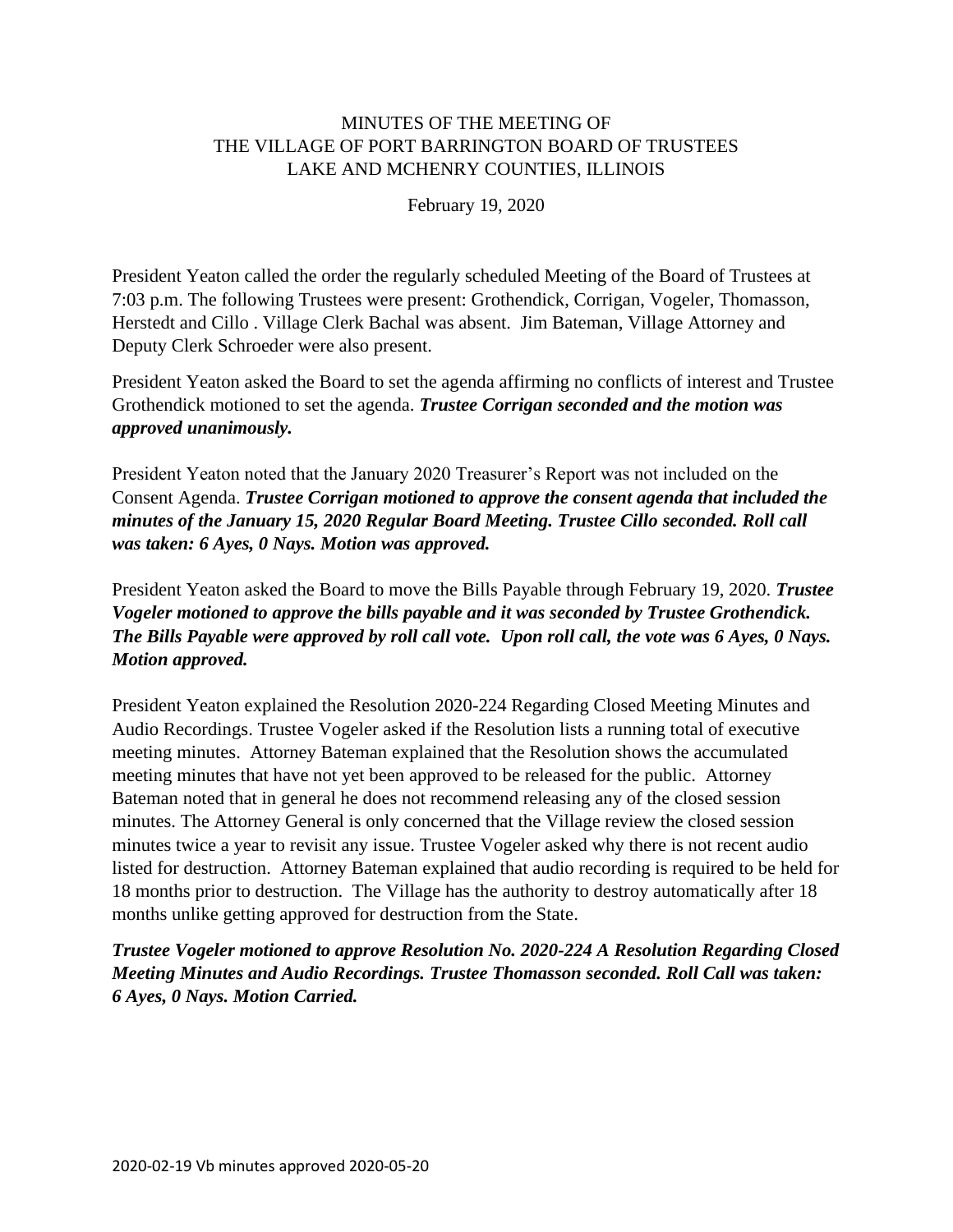#### STREETS AND ROADS

➢ Project Updates

Trustee Thomasson stated that the new radar sign was installed and working at its current location. Public Works Director Rusty Issleb indicated that two batteries and brackets were purchased. Trustee Vogeler asked if the data has been obtained. Rusty explained that it has not at this time. Trustee Herstedt asked where the 20 mph speed limit ends in terms of the sign location. President Yeaton explained that limit ends at Geraldine (Village limit), which is 5 feet from the street sign, 500 feet after the speed limit sign.

#### HEALTH AND SAFETY

➢ Radio purchase

Two hand radios were purchased for the use of emergency situations until a further emergency plan is drafted.

➢ Disaster Planning

Trustee Grothendick composed an article for the next Village newsletter regarding disaster planning.

➢ FREP Noon Network recap Trustee Grothendick, Administrator Erfort, and Waterway Commissioner Jody Thelin attended the FREP Noon Network meeting in Geneva, Illinois. Trustee Grothendick recapped the event which included various beneficial programs. Waterway Commissioner Thelin stated that the meeting was very interesting and noted there were four speakers.

## ➢ Common Ed Public Safety Grant Trustee Grothendick will be meeting with Trustee Cillo and Admin Erfort Donna on the  $27<sup>th</sup>$  to discuss.

#### POLICE/CIVIL DEFENSE

- ➢ Report, Ordinance Violations & Scheduling There was nothing to report on ordinance violations. Trustee Herstedt noted that scheduling is ongoing with potential additional hours to be set in March.
- ➢ Code Enforcement President Yeaton provided an update on Code Enforcement since she attended the adjudication hearings. Yeaton noted that the adjudication went well. Individuals did not show up for any of the citations.
- ➢ Answer to Wauconda PD quote

Trustee Herstedt pointed out the Village received the quote from the police and that President Yeaton wrote a reply letter to the Wauconda Police Chief asking to hold the quote until budget discussion and waiting for a reply. We are asking for seasonal additional Code Enforcement hours starting in April up to 16 hours. President Yeaton requested to keep the quote open for one year since currently it's not feasible at this time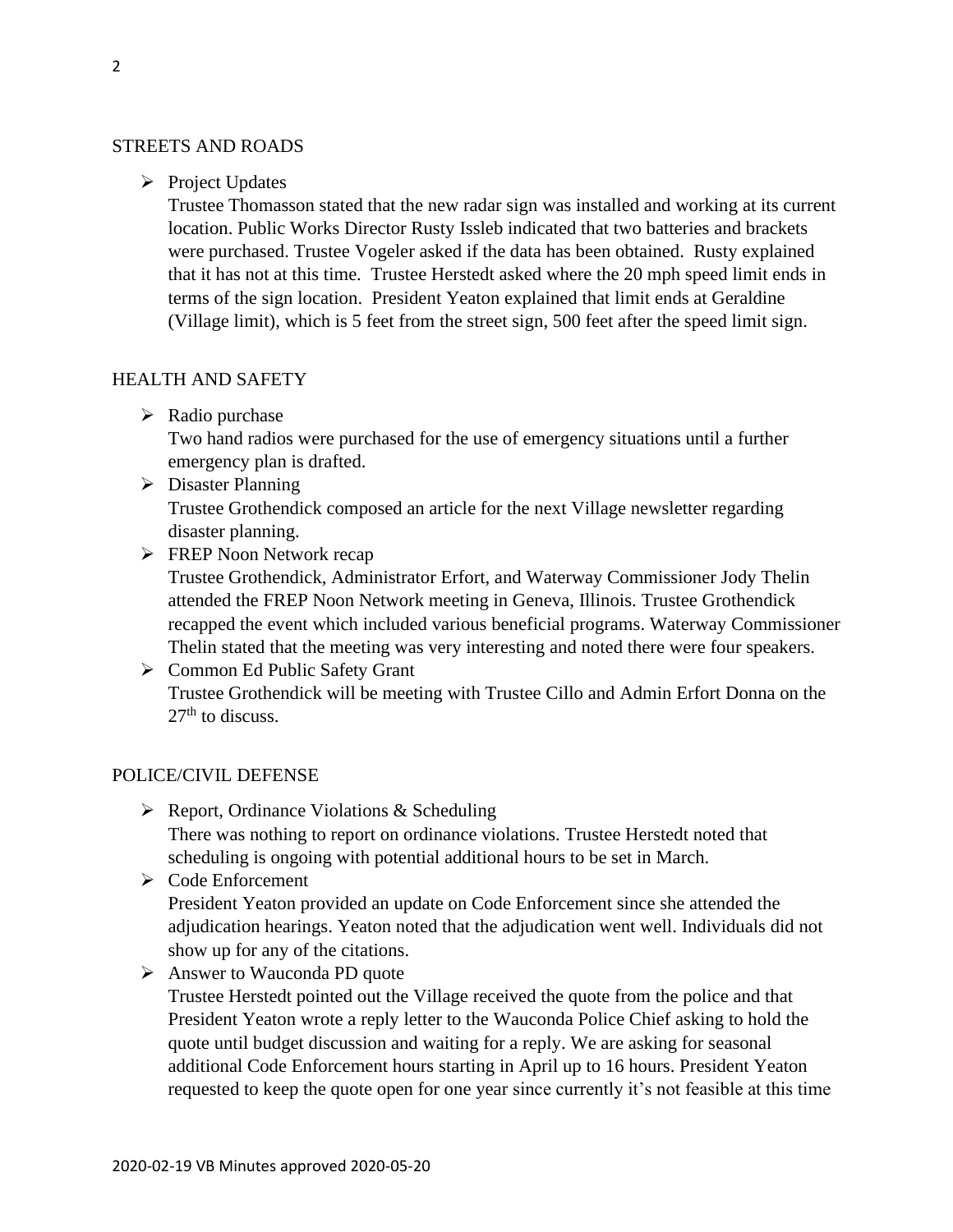and in the meantime the season coverage to start April 1<sup>st</sup>. Trustee Herstedt noted that the additional hours are not in lieu of the 24/7 coverage.

Trustee Corrigan questioned that 911 dispatch calls are not included. Trustee Herstedt noted that dispatch is a per call cost. There was general discussion regarding how many dispatch calls would be quoted for the village. President Yeaton noted the average between the two counties is approximately 600 calls per year per the police chief for all calls for dispatch service. There may be a per call ratio, not sure at this time. Attorney Bateman noted that Wauconda may have a flat rate per call. Trustee Corrigan asked if there would be increased hours for both Lake and McHenry police and if they would be receptive. Trustee Herstedt replied that he does not know as of yet.

#### PARKS AND BEACHES

➢ Project Updates

"It's Our Fox River Day" Proclamation

Trustee Cillo acknowledged the Village will recognize the third Saturday of September each year as "It's Our Fox River Day".

The Boy Scouts expressed an interest in using Fox River Trail Park to do archery on a Saturday or Sunday (March  $7<sup>th</sup>$  or March  $8<sup>th</sup>$ ). The LYAA use that park and she expressed safety concern with overlapping the use of the park especially with archery. President Yeaton noted there will be no overlapping events allowed for the park use.

#### FORESTRY

- ➢ Tree Maintenance There was a tree removal at Beach Park.
- ➢ Tree City USA update The Village was approved for Tree City USA.

#### FINANCE

➢ Budget Meetings

The budget was distributed to the Board and Trustee Corrigan was available for questions. Trustee Grothendick's budget meeting is scheduled for Wednesday, February 26, 2020 at 7:00 p.m. Village Hall. Any questions regarding budgeting should be directed to Trustee Corrigan.

➢ Fillable Forms

Trustee Corrigan will get the software next week to create fillable forms of all of the village forms. The fillable forms will be available on the Village website as soon as they are created. President Yeaton indicated that Village IT can scan the liquor license forms to put posted on the village website and create a password for liquor license holders to use at the time of renewal. The liquor license renewal packets need to be available by March  $15<sup>th</sup>$ .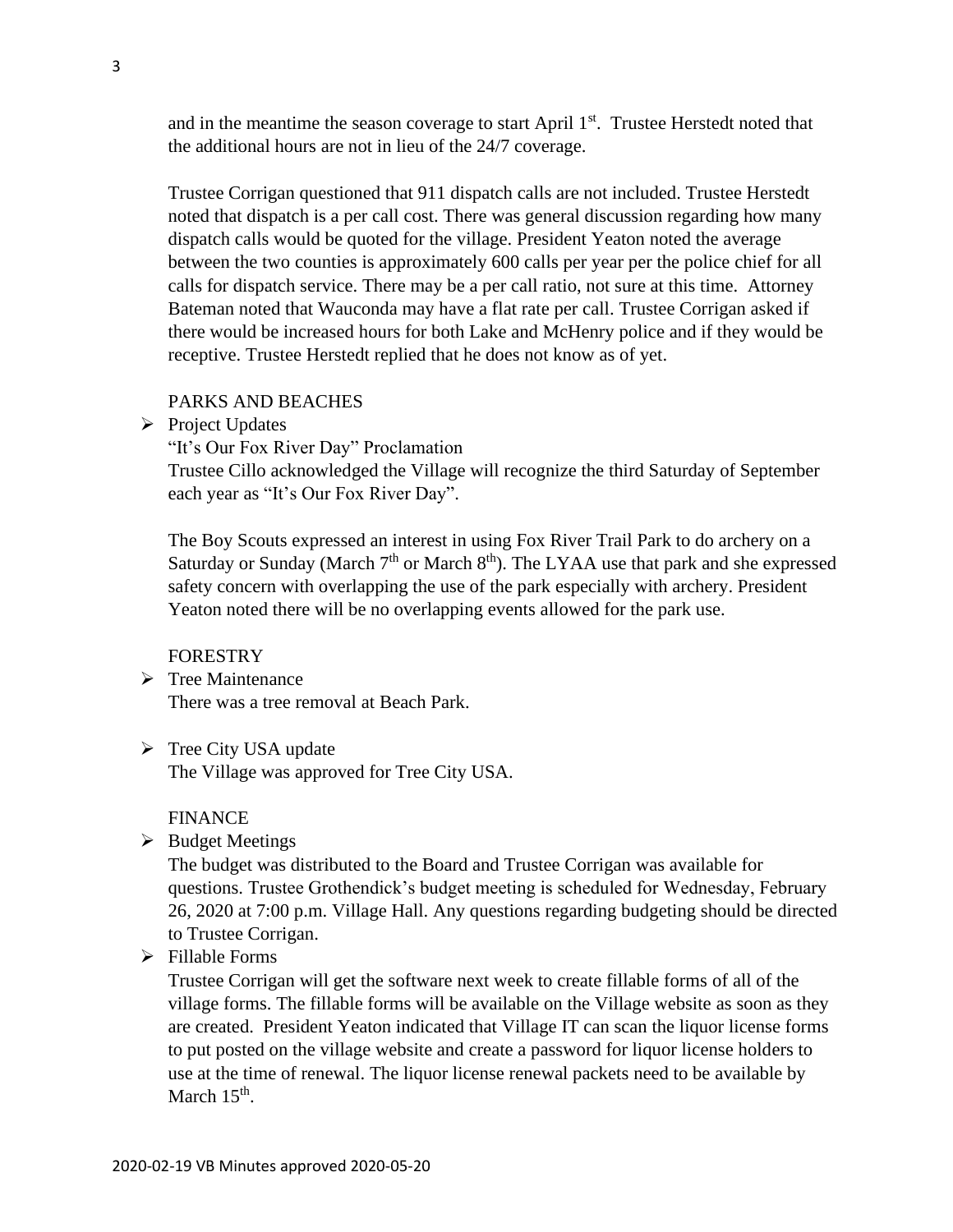#### BUILDING AND ZONING

➢ Ordinance: ComEd Easement Approval *Trustee Vogeler motioned to approve Ordinance #2020-2-1 ComEd Easement agreement. Trustee Cillo seconded. Roll call was taken: 6 Ayes, 0 Nays. The motion was approved.*

Trustee Vogeler briefly explained the proposed ordinance.

➢ CRS/Flood Mitigation

Trustee Vogeler stated that he and Administrator Erfort prepared several mailings of informational material to residents on Park Drive and Eastwood Avenue regarding FEMA and flooding information.

President Yeaton pointed out that Administrator Erfort continues to prepare information for the CRS (Community Rating System). An extension was requested until March 24 to complete the application process.

#### VILLAGE ATTORNEY UPDATES

➢ An Ordinance Amending the Port Barrington Code of Ordinance (Re: Title V, "Public Works", Amendments to Chapter 50, "Stormwater Discharges") review and possible passing for moratorium.

Attorney Bateman explained the purpose of the draft ordinance. The original draft was created in 2018 and a couple of revisions were made. President Yeaton further explained the premise of the presented draft ordinance. President Yeaton explained that Village Engineer supports an ordinance/moratorium on the pumping of water into the rill system suggesting an inclusion of an exception that the pumps can be operated to fill the rill system (from a water source not treated with the dying agent) as necessary to perform the proposed dye tracing. Further, the moratorium will be necessary to alleviate the possibility of cross contamination of testing agents between the rill system and pond.

President Yeaton referenced the proposal P3388 from ILM dated 2/17/2020 for consulting services for dye tracing and testing. The preliminary fieldwork to be performed on the Brighton Circle rill site; dye trace to be performed on the Brighton Circle rill/Dog Leg pond and 8 week monitoring of 10 houses that were previously affected by the pond dye.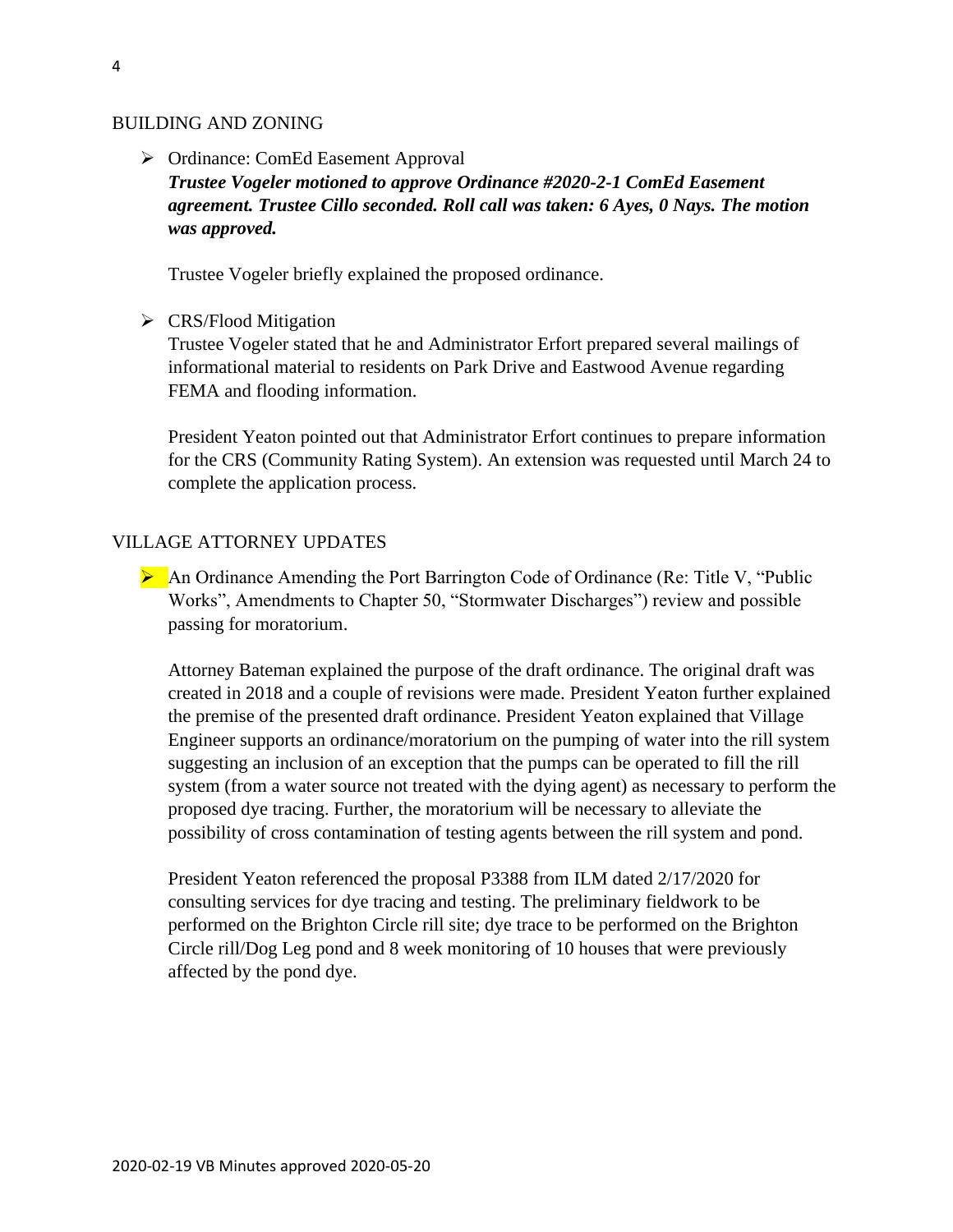The Village Board discussed this matter at length. Trustee Corrigan questioned if the Village Engineer initiated the need for a moratorium. President Yeaton explained that the Village Engineer asked for an exception to the moratorium to allow the village to pump water into the rill system in order to perform the proposed dye tracing. And adding sandbags to alleviate the possibility of cross-contamination of testing agents between the rill system and pond.

President Yeaton noted that the testing would need to be performed after the spring rains at the end of the May/June depending on the weather per the recommendation from ILM. President Yeaton explained the proposed dye tracing process as performed by ILM noted in the proposal.

President Yeaton noted that Village Engineer has contacted the Riverwalk HOA regarding the proposal from ILM. Village Engineer is waiting to hear back for HOA to discuss this proposal.

Trustee Vogeler expressed his concerns that he has not seen any information from Village Engineer indicating problems with the rills, therefore he doesn't support any changes to the ordinance. Trustee Vogeler asked for a presentation from the Village Engineer and Riverwalk HOE President before to the Village Board. President Yeaton explained that she recently received the recommendation from the Village Engineer and proposal from ILM.

Trustee Vogeler expressed his concerns with the proposed changes to the ordinance. It was pointed out that the Village President was directed at a previous meeting to get the Board's approval before directing Village Attorney to prepare and/or amend ordinances. He reiterated that there be village discussion prior to the Village President giving any instructions to the village attorney to make any changes to the ordinance.

President Yeaton explained the presented proposed changes were made to an existing ordinance to give the Board the opportunity to discuss and/or approve.

### *Trustee Grothendick motioned that approval by the Board must be given prior to the writing of any ordinance, including origination, modification, amendments, or moratorium.*

### *Trustee Vogeler seconded. Roll Call was called. 5 Ayes and 1 Nay. The motion was approved.*

President Yeaton asked how to veto a vote. She further questioned since this matter was not on the agenda, technically it does not count. No response was given.

Trustee Cillo noted that this draft ordinance was discussed prior.

President Yeaton explained her position with running the village board, and needs to have the ability to direct the village attorney to prepare documents.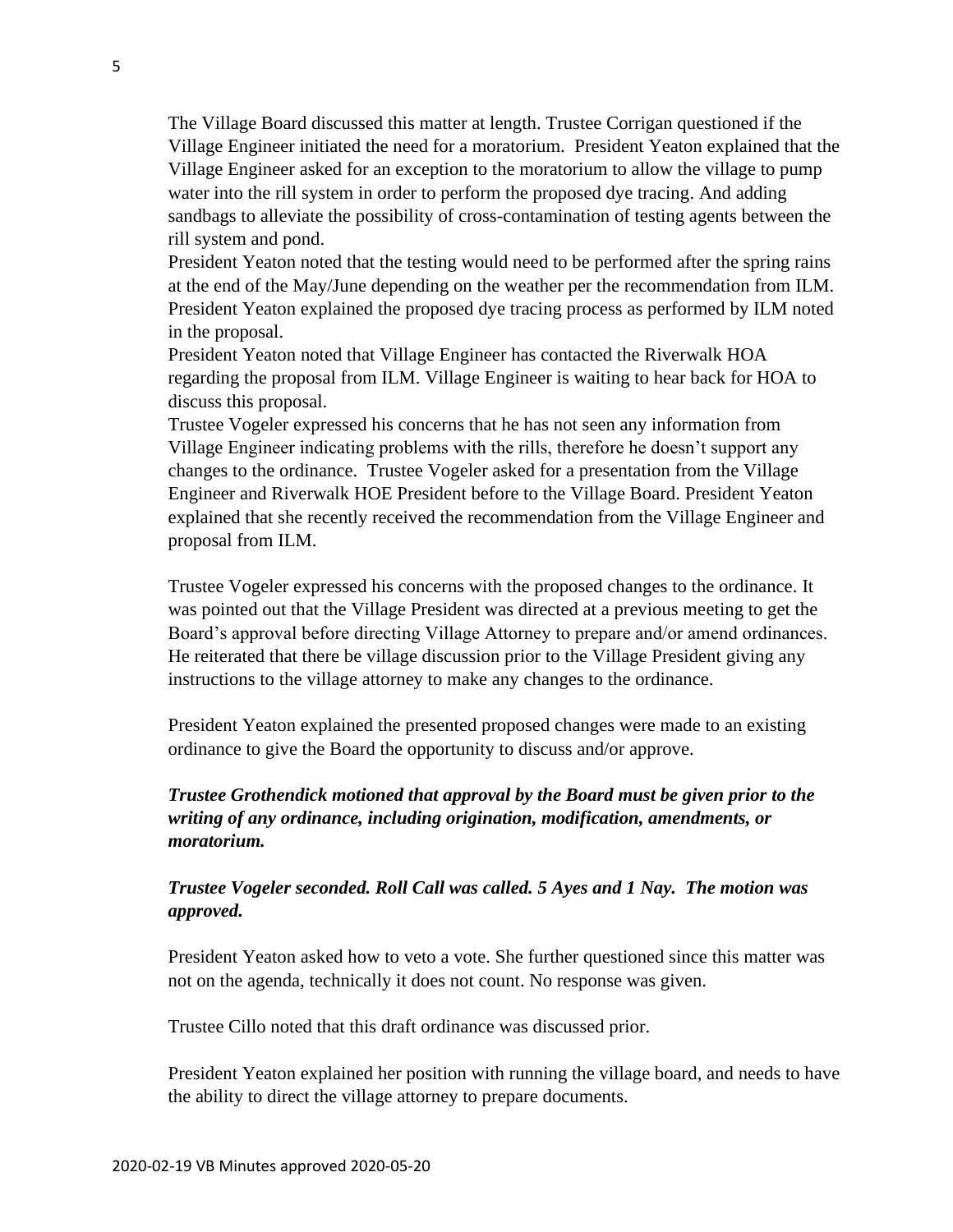Trustee Corrigan expressed his concerns with the proposed ordinance changes was not what the board passed. It was pointed out that this ordinance is a draft and was not previously approved. The presented draft ordinance shows two amendments from the original draft. Trustee Corrigan the presented draft ordinance does not include the previous changes and the village board is being asked to consider approval. President Yeaton explained that the draft ordinance is for discussion, the Attorney hasn't edited it and just added the amendments.

Trustee Grothendick explained that he would rather have discussion instead of being presented with a draft for consideration of approval.

President Yeaton noted that the draft was for discussion and proposal was just received for the village board to review.

## *Trustee Vogeler motioned that the current ordinance presented is considered for approval with no changes. Trustee Corrigan seconded. Roll call was taken: 5 Ayes, 1 Nay. The motion was approved.*

Attorney Bateman explained the format of any changes made to ordinances. This draft was from 2018 and showed two amendments based on the village engineer recommendation.

Discussion ensued regarding the process to present draft and/or amended ordinances to the village board.

President Yeaton asked for a motion as follows:

# *Trustee Vogeler motioned if an engineer finds definitive proof/ issues with the rill system that effect the health and safety of the residents of Riverwalk Subdivision, that the village board will revisit the proposed moratorium / amendments to the draft ordinance. Trustee Herstedt seconded. Roll Call was called. 6 Ayes, 0 Nays. The motion was approved.*

There was discussion regarding quick claim deed for 15 Eastwood Court per Building Inspector Frank Desort email. Attorney Bateman addressed the question and noted that he would follow up with an email to the drafter of the agreement.

#### VILLAGE ENGINEER UPDATE

➢ ILM Proposal

President Yeaton briefed on the proposed ILM quote for the dye trace and testing for Brighton Circle. Village Engineer will be contacting the Riverwalk HOA President to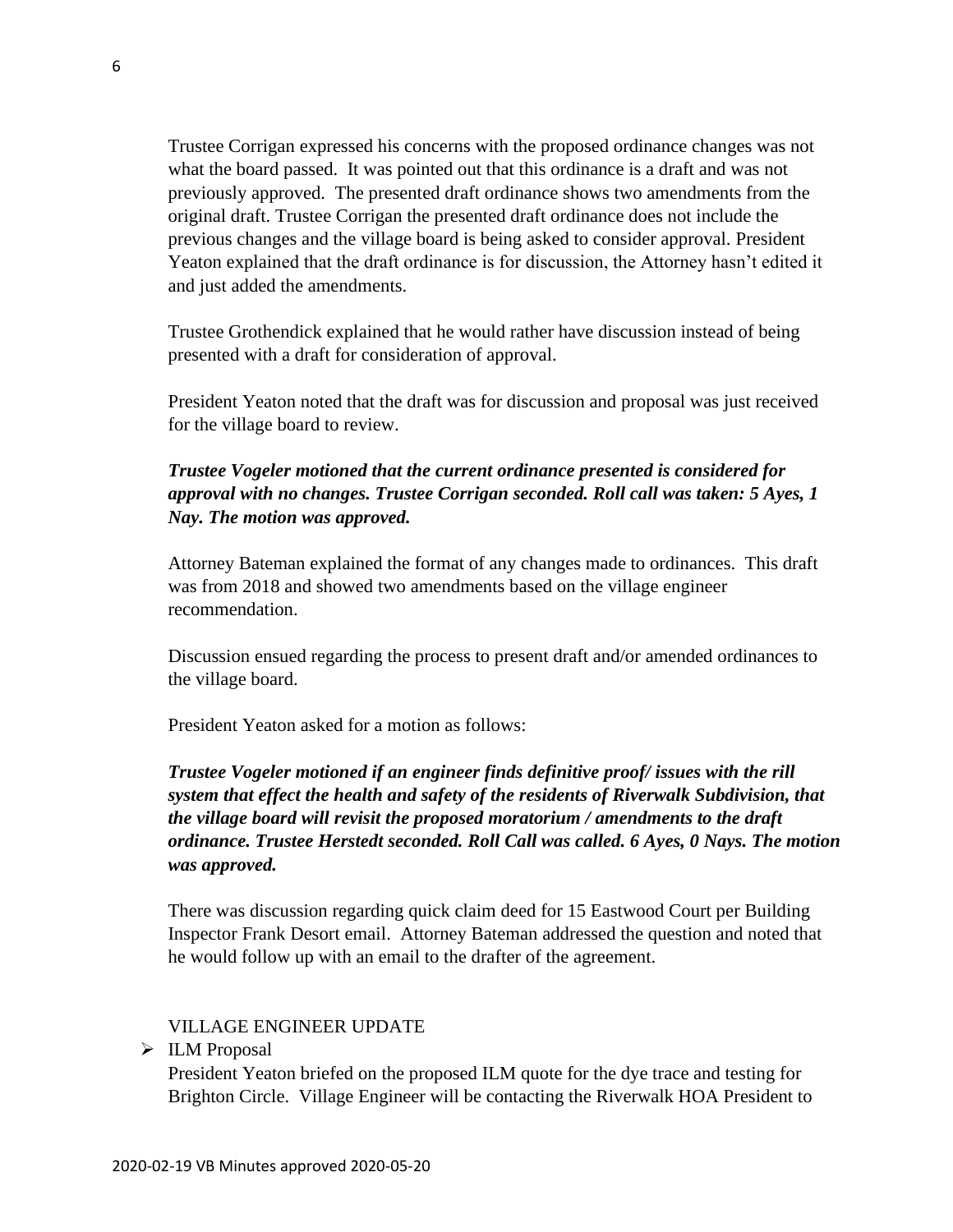discuss the proposal and how to move forward. It was President Yeaton's understanding that the Village Engineer and HOA Engineer were meeting to discuss how to proceed with the ILM quote. Trustee Corrigan asked the locations of the testing. President Yeaton explained the locations.

President Yeaton addressed questions regarding the dye testing process/procedures.

Trustee Herstedt asked for a presentation with the engineers and ILM. Trustee Corrigan noted that the presentation should be included in the proposal price. Trustee Grothendick asks for a presentation with the engineers to ask them questions regarding the process.

President Yeaton noted that after the engineer discussion and/or potential amendments to the proposal will be presented to the village board.

#### ➢ Watershed Enforcement

President Yeaton provided an update on five watershed violations on Eastwood per the village engineer. The cost of each violation is \$500 per day per violation. A 5-day warning will be issued. After the 5 days, Wauconda will issue violation at \$500 per day. A copy of the memo from village engineer will be sent to the owner of the property to fix the violations. Wauconda is also putting warnings that are red tagged in the village but the red tags keep being removed. Wauconda is putting a tag indicating there is a \$500 per day fine for removing the red tag. The house red tagged is being removed to show potential homebuyers. Building inspector will post over the red tag so it can't be removed. A history of the violations will be documented. Legal procedures will be pursued on those properties if required. Attorney Bateman explained the process to move forward to clean up these properties. President Yeaton noted that the process is to have the properties be brought into compliance, not about the revenue. President Yeaton expressed concern of village violations with FEMA. Attorney Bateman explained the violation process regarding the judgement of fines. Trustee Thomasson suggested using tape to adhere the red tags on the property.

#### ADMINISTRATIVE UPDATES

➢ Clerk

It was noted that the Clerk was absent due to business trip and Deputy Clerk Schroeder was present on her behalf.

➢ Treasurer/Administration

Administrator Erfort was absent this evening. President Yeaton pointed out that the Treasurer's Report was not completed, therefore would be put on the next meeting agenda.

 $\triangleright$  GATA revision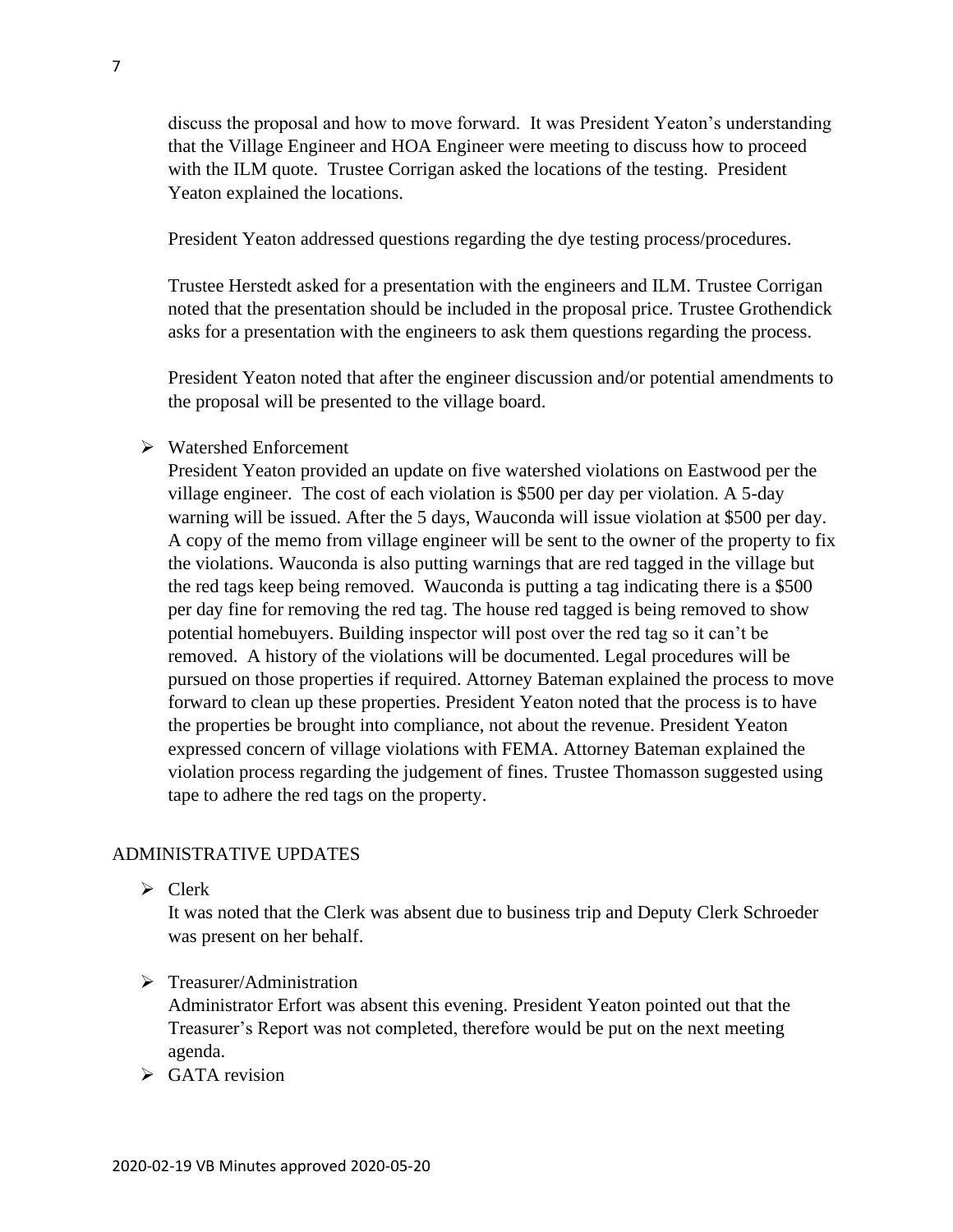- ➢ IAFSM Conference 2020 The Conference is in March  $11<sup>th</sup>$  and  $12<sup>th</sup>$  2020. Administrator Erfort will be attending.
- ➢ Fox River Summit 2020 The Summit is on March 26<sup>th</sup>. Administrator Erfort will be attending.
- ➢ Public Works Director A robot vacuum will be purchased for the village hall hard wood floors.

# HOA REPORTS

Nothing to report

# PLANNING COMMISSION

Deputy Clerk Schroeder noted that a public hearing is scheduled for Tuesday, March 10<sup>th</sup> at 8:00 p.m. to consider amendments to Chapter 154 Zoning Code. Positions for Chairman and three commissioners term expire on 4/31/20.

# PORT BARRINGTON WATERWAY COMMISSION

Waterway Commissioner Jody Thelen provided an update on the Bee City USA application process which includes drafting a Resolution to be approved by the Village Board. Commissioner Thelen is waiting for a return call from a goat company to get information about using goats for vegetation management for the island property. The goats would be retained in a fence and a herding dog is also included. Thelen will keep the Board updated as information is available.

PORT BARRINGTON ERT A Chair is needed for ERT.

# VILLAGE PRESIDENT REPORT

- $\triangleright$  Special Event Permit Final Draft Trustee Vogeler noted a few changes to be incorporated into the final draft. The changes will be made and the form will be available on the village website.
- ➢ Employee Handbook Update Trustee Herdstedt reported the project is still in the progress.
- $\triangleright$  Bee City Designation

Jody Thelen reported that the Village will be applying for a Bee City Designation. A resolution will be drafted to recognize the designation. Other projects include finishing the rain garden, planting bee friendly plantings. More information regarding where to get bee friendly plants will be made available to the public as it becomes available. The Bee City committee needs to be established including Trustee Grothendick,and Administrator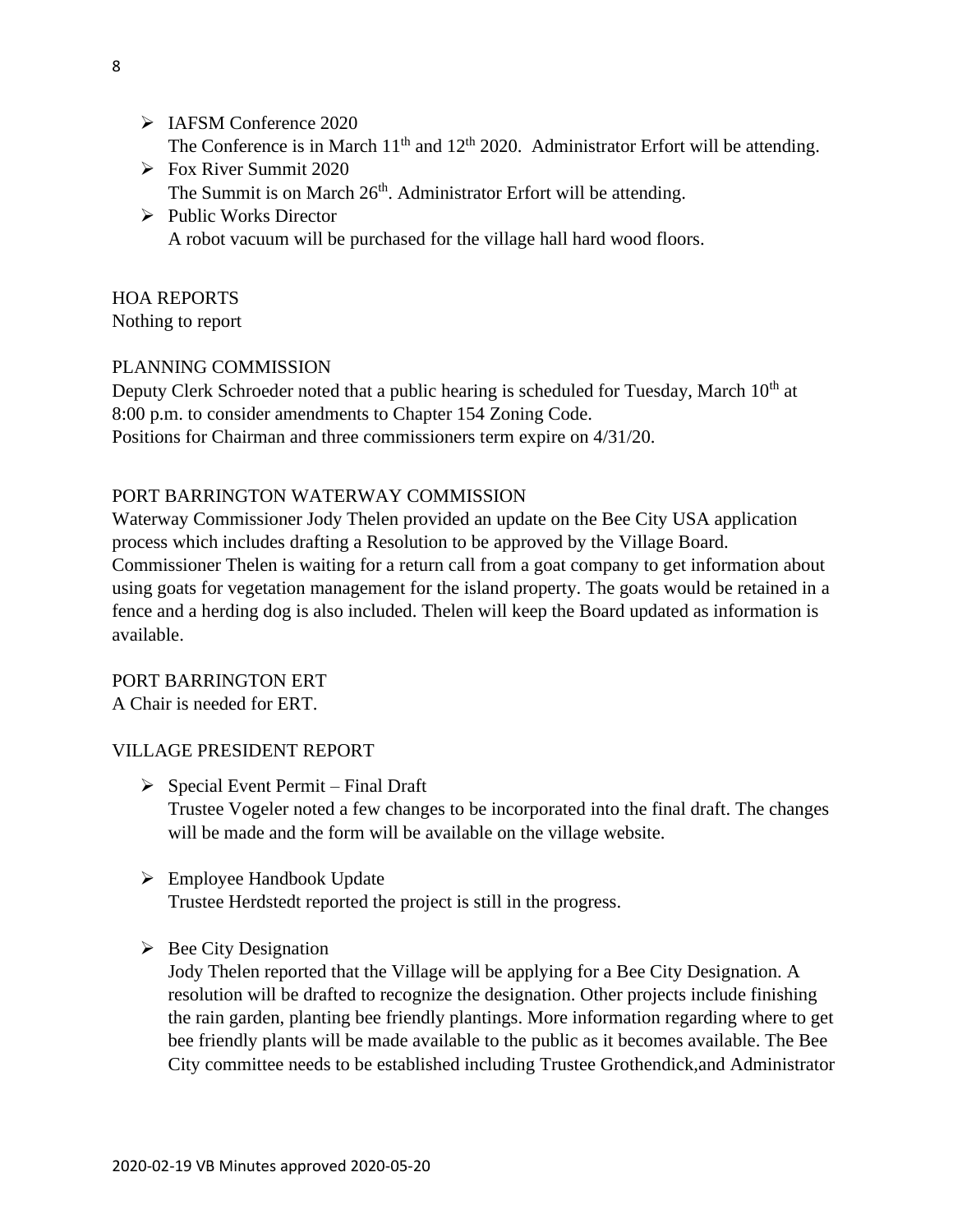Donna Erfort.

- ➢ ComEd Pollinator Grant Waterway Commissioner Jody Thelen, Trustee Grothendick and Administrator Erfort are meeting March 15<sup>th</sup> to discuss this project.
- ➢ Miscellaneous

### OLD BUSINESS/NEW BUSINESS

President Yeaton asked Trustee Grothendick if there was any response from the letters sent out to the residents housing chickens. There was a deadline to return the chicken form and a follow up would be necessary for those that didn't return the form.

Upon review of the existing agreement with Prairie Land, Trustee Grothendick pointed out that there is a provision in the existing agreement for a five year extension for services, therefore a bid will not be necessary for this waste service. Attorney Bateman pointed out that it is a policy decision to except the extension. Trustee Corrigan suggested exploring Options A&B as presented by Prairieland. President Yeaton suggested discussing the options in a committee meeting.

Trustee Herstedt suggested budgeting \$150,000 from the State Capital fund for a new village garage. Trustee Corrigan noted that there is a list projects for that fund. Trustee Vogeler suggested budgeting \$100,000 and then reevaluate at the end of the budget for this item. Trustee Herstedt suggesting increasing the budget for Parks& Beaches since the village does not have a park district and recommended updating playground equipment. Trustee Cillo noted that Berk's equipment is having an anniversary sale and one set costs approximately \$35,000.

### OPEN TO FLOOR

The meeting was open to the public at 9:29 p.m.

Resident Jody Thelen asked if the village had information for residents in the floodway and flood plain to improve and/or keep their property incompliance. Jody suggested putting information in the village newsletter.

Resident Ron Thelen inquired about the speed limit on Center street.